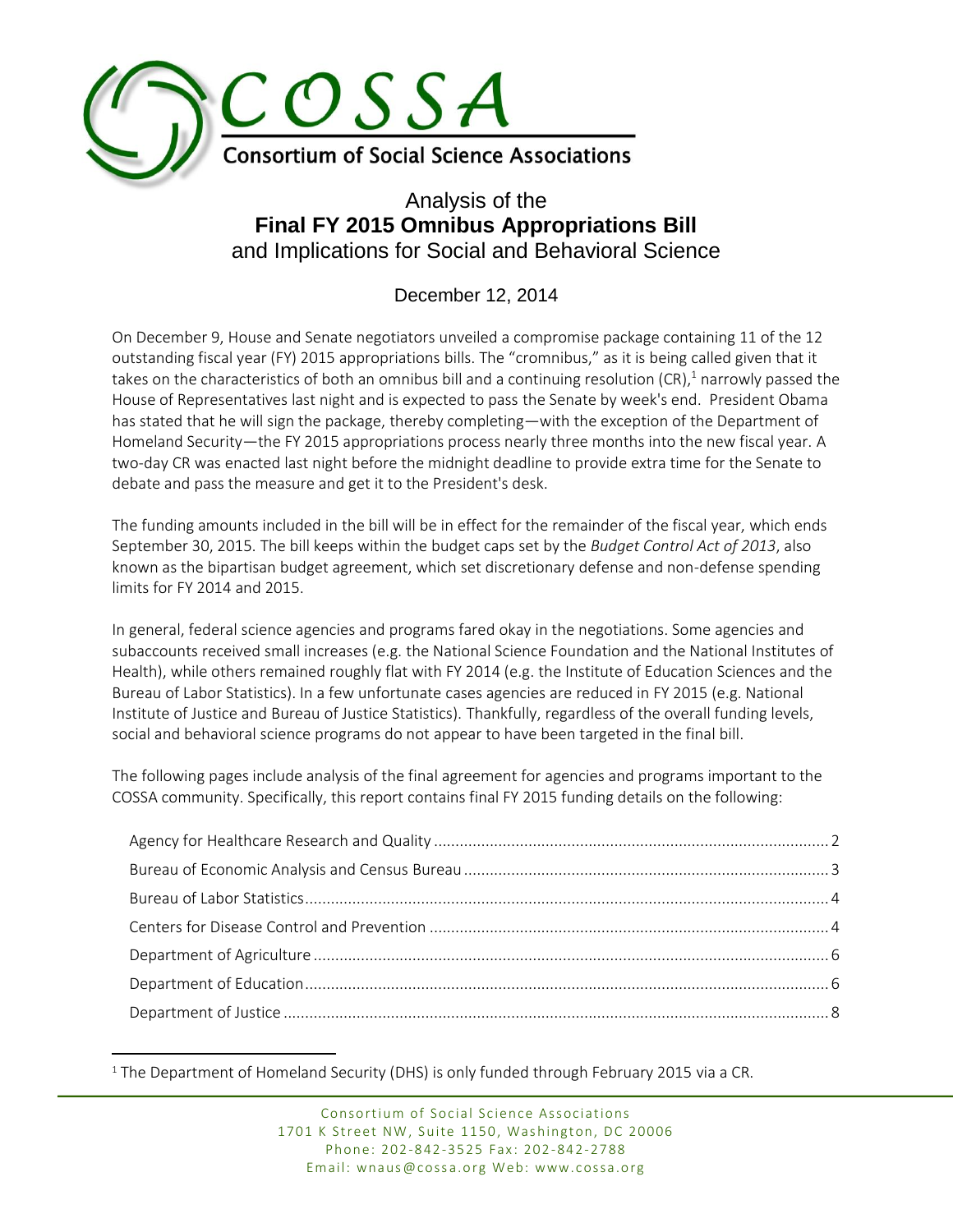| Appendix B: Funding for Other Agencies Relevant to Social and Behavioral Science Research  17 |  |
|-----------------------------------------------------------------------------------------------|--|

Unless stated otherwise in the explanatory statements accompanying the bill, report language included in House and/or Senate versions of the individual appropriations bills are to be considered approved. Refer to COSSA's previous [FY 2015 bill](http://www.cossa.org/advocacy/funding-updates/) analyses for information on relevant report language.

Text of the bill, explanatory statements, and press releases can be found on the House Rules Committee [website.](http://rules.house.gov/bill/113/hr-83)

## **Agency for Healthcare Research and Quality**

<span id="page-1-0"></span>Under the agreement, the Agency for Healthcare Research and Quality (AHRQ) will receive \$363.7 million in discretionary funds, slightly below the level enacted in FY 2014 but more than the Administration requested. In addition to this amount, AHRQ will receive \$105.6 million in mandatory transfers from the Patient Centered Outcomes Research Trust Fund, which it will use to support dissemination and capacity building for the Patient Centered Outcomes Research Institute (PCORI). The scheduled increase in this transfer will actually leave AHRQ with \$5.5 million more than FY 2014.

A big change for AHRQ in FY 2015 is the means by which it receives its funding. In the past, all of AHRQ's discretionary funds came from transfers from other parts of the Department of Health and Human Services (HHS) under the *Public Health Services Act*. The "evaluation tap," as it is known, has become politically unpopular over the past few years, due in large part to the amount that it redistributes away from the NIH's budget. Several members of Congress have proposed doing away with the tap altogether—an action that would leave the future of AHRQ and other agencies funded in this manner in limbo. The bill funds AHRQ entirely through discretionary budget authority, which should give the agency a little more stability and insulate it from unconnected political attacks.

Language in the explanatory statement warns that AHRQ is expected to "focus its research on its traditional mission, such as improving patient safety and preventing healthcare associated infections." This may signal that some in Congress feel AHRQ is overreaching; concern over perceived duplication of research across other HHS agencies has plagued the agency for some time. The bill follows the Senate Committee report in rejecting the Administration's proposal to use \$15 million of its investigator-initiated research funds for research on health economics. The explanatory statement asserts:

*"Investigator-initiated research should not be targeted to any specific area of health services research so as to generate the best unsolicited ideas from the research community about a wide variety of topics."*

The agreement provides an additional \$5 million to AHRQ for Healthcare Delivery Systems grants, or "patient safety learning labs":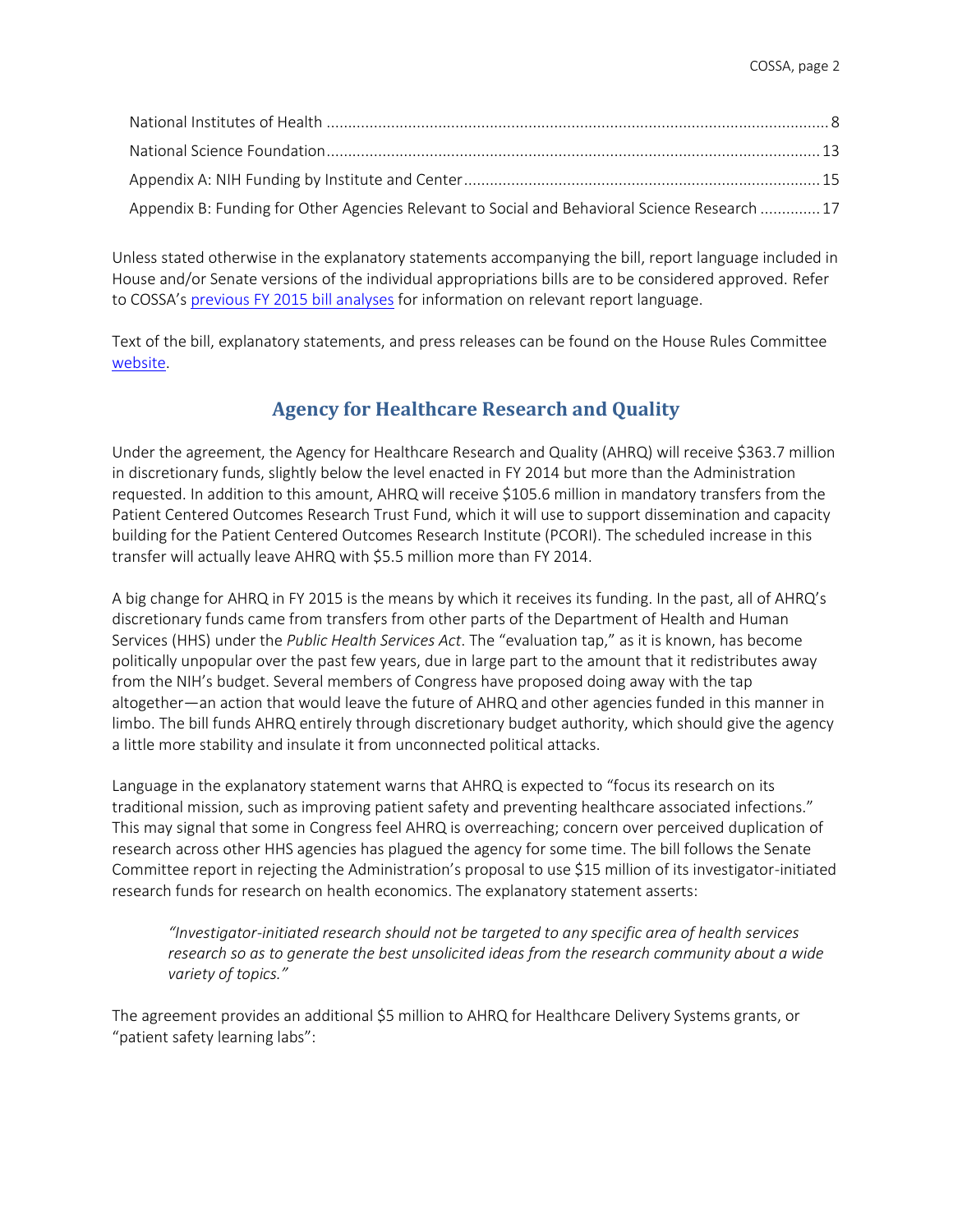| (in millions)                                                                                     | FY 2014 | FY 2015 | FY 2015 | FY 2015    | FY 2015 | FY 2015     |
|---------------------------------------------------------------------------------------------------|---------|---------|---------|------------|---------|-------------|
|                                                                                                   | Enacted | Request | House   | Senate $2$ | Enacted | vs. FY 2014 |
| Agency for Healthcare Research and Quality                                                        | 371.0   | 334.1   | n/a     | 373.3      | 363.7   | $-2.0%$     |
| (not including mandatory transfers)                                                               |         |         |         |            |         |             |
| Prevention/Care Management                                                                        | 22.9    | 11.3    | n/a     | 11.6       | 11.6    | $-49.3%$    |
| Value                                                                                             | 3.3     | 0.0     | n/a     | 0.0        | 0.0     | $-100.0\%$  |
| Health Information Technology                                                                     | 29.6    | 23.5    | n/a     | 28.1       | 28.2    | $-4.6%$     |
| Patient Safety                                                                                    | 71.6    | 72.6    | n/a     | 82.7       | 76.6    | 7.0%        |
| Crosscutting Activities Related to Quality,<br>Effectiveness and Efficiency Research <sup>3</sup> | 111.1   | 93.2    | n/a     | 115.7      | 112.2   | 1.0%        |
| Medical Expenditure Panel Surveys                                                                 | 63.8    | 63.8    | n/a     | 65.4       | 65.4    | 2.5%        |

*"This funding supports a systems model approach to patient safety issues in order to identify interrelated threats, generate new ways of thinking about these threats, and establish new environments conducive to brainstorming and rapid prototyping techniques."*

## **Bureau of Economic Analysis and Census Bureau**

<span id="page-2-0"></span>The final FY 2015 agreement provides \$100 million for Economic and Statistical Analysis within the Department of Commerce, which includes \$96 million for the Bureau of Economic Analysis (BEA). This is 1.1 percent more than the FY 2014 level, though about \$11 million below the President's request.

The bill provides the Census Bureau with \$1.09 billion, an increase of 15.1 percent over FY 2014, but still \$123 million (10.2 percent) below the amount requested by the President for the ramp up to the 2020 Decennial Census. Within the Census budget, Salaries and Expenses receives a 1.6 percent cut below FY 2014, while Periodic Censuses and Programs will be increased by 21.2 percent. As the explanatory statement reads:

*"Census shall collect data for the Annual Social and Economic Supplement to the Current Population Survey using the same health insurance questions included in previous years, in addition to the revised questions implemented in the Current Population Survey in February 2014. Census shall ensure that the data gathered is readily accessible to the public. The agreement adopts by reference Senate language<sup>4</sup> regarding comparisons with 2010 and 2013 baseline data."*

<sup>&</sup>lt;sup>2</sup> "FY 2015 Senate" refers to the bill that was reported out of the Senate Labor, HHS, Education Appropriations Subcommittee in July. No FY 2015 Labor, HHS, Education bill was voted on by the full House or full Senate Appropriations Committee in 2014.

<sup>&</sup>lt;sup>3</sup> This line was called "Research Innovations" in FY 2014 and "Health Services Research, Data, and Dissemination" in the President's Budget Request.

<sup>&</sup>lt;sup>4</sup> Senate report language: "The increase above the request shall be used to expand the sample of the Current Population Survey's Annual Social and Economic Supplement, which shall compare health insurance statistics to baseline data from 2010 and 2013. In collecting additional health insurance data, the Census Bureau is directed to ensure that it maintains sufficient comparative data points to allow for data collected from 2010 to 2013 in the interest of preserving statistical rigor."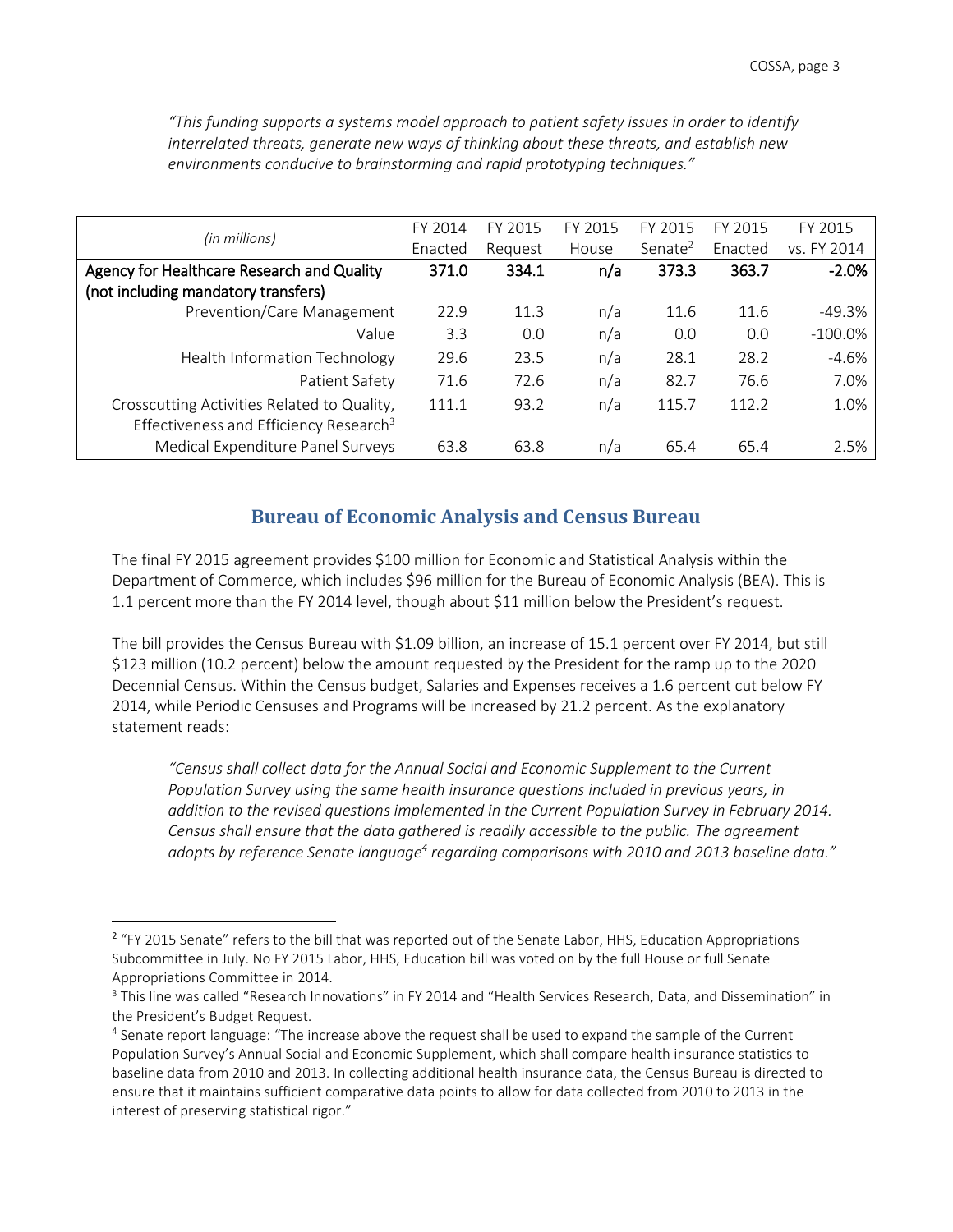Regarding the American Community Survey (ACS), the agreement does not adopt an amendment added to the House bill that would have made the ACS voluntary. Instead, the report reads, "this agreement reiterates House and Senate language regarding the [ACS] and directs that Census continue efforts to assess the necessity of questions included on the survey and prove non-response follow-up procedures."

|                                    | FY 2014 | FY 2015 | FY 2015 | FY 2015 | FY 2015 | FY 2015     |
|------------------------------------|---------|---------|---------|---------|---------|-------------|
| (in millions)                      | Enacted | Reauest | House   | Senate  | Enacted | vs. FY 2014 |
| <b>Bureau of the Census</b>        | 945.0   | 1,211.4 | 1,117.5 | 1,148.9 | 1,088.0 | 15.1%       |
| Salaries and Expenses              | 252.0   | 248.0   | 248.0   | 252.2   | 248.0   | $-1.6%$     |
| Periodic Censuses and Programs     | 693.0   | 963.0   | 869.5   | 896.7   | 840.0   | 21.2%       |
| <b>Bureau of Economic Analysis</b> | 95.8    | 107.2   | 99.0    | 106.0   | 96.0    | 1.1%        |

### <span id="page-3-0"></span>**Bureau of Labor Statistics**

The final FY 2015 agreement includes \$592.2 million for the Bureau of Labor Statistics (BLS), which is flat with the FY 2014 enacted level and nearly \$18 million less than the President's request. The explanatory statement includes the following language regarding BLS:

*"The Bureau of Labor Statistics is directed to conduct a review of the methodology for the collection and reporting of data for Metropolitan Statistical Areas within the Current Employment Statistics program. Within 180 days of enactment of this act, BLS shall submit a report to the House and Senate Committees on Appropriations on ways that reporting for Metropolitan Statistical Areas could be improved and any estimated costs of implementation."* 

|                                   | FY 2014 | FY 2015 | FY 2015 | FY 2015             | FY 2015 | FY 2015     |
|-----------------------------------|---------|---------|---------|---------------------|---------|-------------|
| (in millions)                     | Enacted | Reauest | House   | Senate <sup>5</sup> | Enacted | vs. FY 2014 |
| <b>Bureau of Labor Statistics</b> | 592.2   | 610.1   | n/a     | 602.2               | 592.2   | 0%          |

## **Centers for Disease Control and Prevention**

<span id="page-3-1"></span>The Centers for Disease Control and Prevention (CDC) will receive \$6 billion in discretionary funds, 2.8 percent more than in FY 2014 and \$600 million more than the Administration requested. An additional \$1.8 billion is provided for Ebola response and preparedness, \$597 million of which will be used for setting up and strengthening National Public Health Institutes in other countries.

The agreement provides \$155.4 million to the **National Center for Health Statistics** (NCHS), in line with the amount proposed in the President's Budget Request, and a slight increase over FY 2014. This amount will come entirely from discretionary appropriations, not through the "evaluation tap" (roughly half of NCHS' funding came via the tap in FY 2014). See the discussion of AHRQ above for more context on the evaluation tap. Language in the explanatory statement directs CDC to:

<sup>&</sup>lt;sup>5</sup> "FY 2015 Senate" refers to the bill that was reported out of the Senate Labor, HHS, Education Appropriations Subcommittee in July. No FY 2015 Labor, HHS, Education bill was voted on by the full House or full Senate Appropriations Committee in 2014.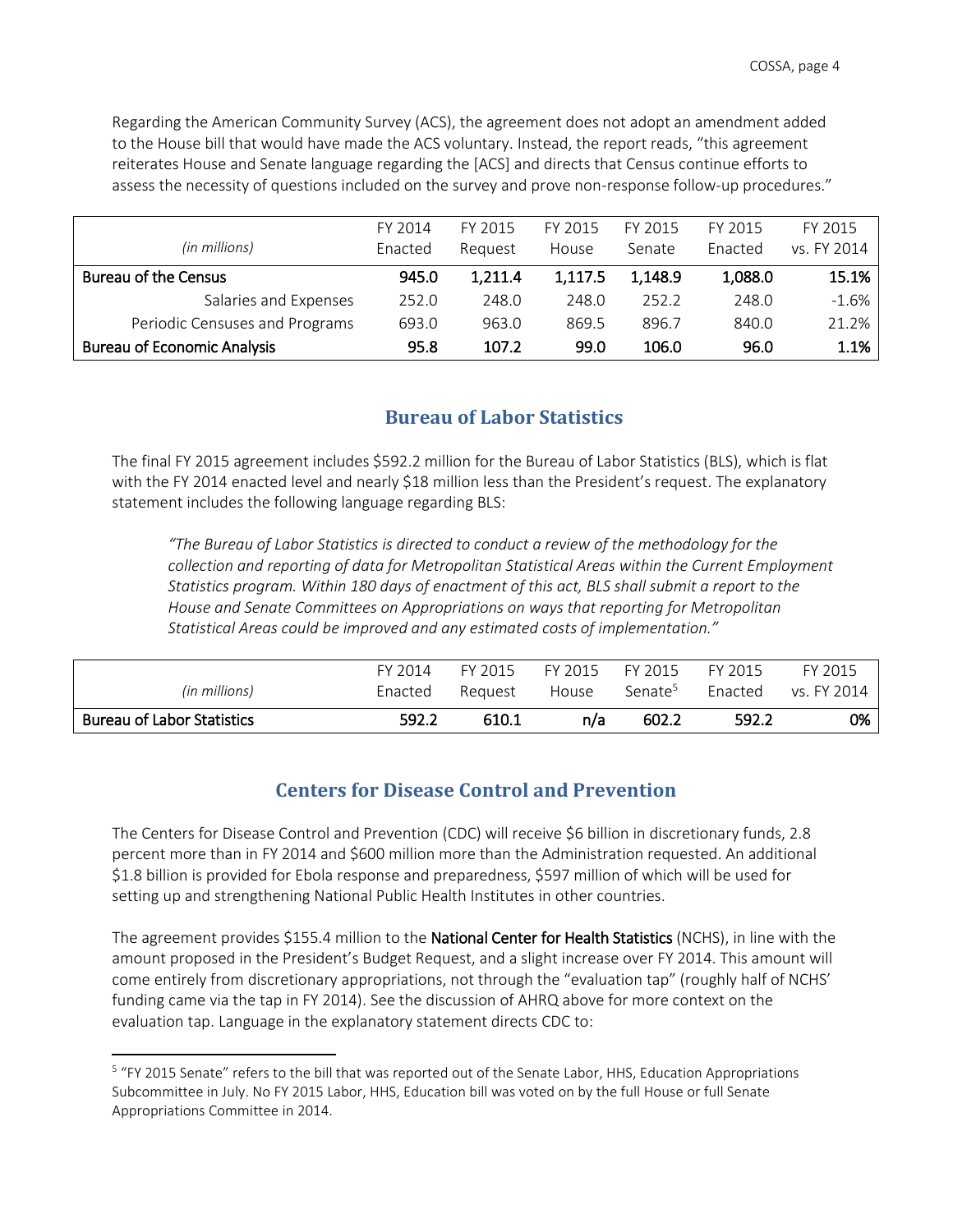*"…recommend ways to obtain more accurate and complete measurements of the death rate due to Alzheimer's disease and dementia and to develop a consensus on the mortality burden of the disease."*

The explanatory statement prohibits the CDC from consolidating programs under its Chronic Disease Prevention and Health Promotion activity (as had been proposed in some previous budget requests), "including through use of contracting, grant, cooperative agreement, or other such mechanism," in order to ensure that funds are distributed as specified in the legislation.

The CDC's Injury Prevention and Control activities will see a 20 percent increase to \$170.4 million, though still below what the Administration proposed. The agreement is supportive of the CDC's big push to address the prescription drug overdose epidemic, but rejects the proposed method of allocating funds to the Core Violence and Injury Prevention Program. The CDC is instead instructed to fund the initiative with cooperative agreements that target states with the highest rates of drug overdose morbidity and mortality.

The agreement rejects the proposed elimination of the Preventive Health and Health Services Block Grant, retaining its FY 2014 funding level.

Language in the agreement encourages the CDC to continue its efforts to develop a plan for a single webbased data collection platform for public health information and instructs that a plan be submitted to the Appropriations Committees within 180 days of enactment. The CDC is also asked to include an update in the FY 2016 budget request on efforts to coordinate research efforts with NIH. A report is also requested on efforts to avoid duplication of research with NIH and other agencies.

|                                    | FY 2014 | FY 2015 | FY 2015 | FY 2015             | FY 2015 | FY 2015     |
|------------------------------------|---------|---------|---------|---------------------|---------|-------------|
| (in millions)                      | Enacted | Request | House   | Senate <sup>6</sup> | Enacted | vs. FY 2014 |
| Centers for Disease Control and    | 5,807.1 | 5,399.7 | n/a     | 5,999.3             | 5,968.1 | 2.8%        |
| Prevention                         |         |         |         |                     |         |             |
| HIV, Viral Hepatitis, STI, and TB  | 1,072.8 | 1,127.9 | n/a     | 1,117.6             | 1,117.6 | 4.2%        |
| Prevention                         |         |         |         |                     |         |             |
| Chronic Disease Prevention, Health | 1,157.7 | 1,078.0 | n/a     | 1,215.9             | 1,199.2 | 3.6%        |
| Promotion                          |         |         |         |                     |         |             |
| Environmental Health               | 160.6   | 168.8   | n/a     | 187.6               | 179.4   | 11.7%       |
| <b>Health Statistics</b>           | 155.2   | 155.4   | n/a     | 157.9               | 155.4   | 0.1%        |
| Injury Prevention and Control      | 142.3   | 194.3   | n/a     | 175.1               | 170.4   | 19.7%       |
| Occupational Safety and Health     | 292.3   | 280.6   | n/a     | 332.4               | 334.9   | 14.6%       |
| Global Health                      | 383.0   | 464.3   | n/a     | 468.7               | 416.5   | 8.7%        |
| Public Health Preparedness and     | 1,323.5 | 1,317.4 | n/a     | 1,369.0             | 1,352.6 | 2.2%        |
| Response                           |         |         |         |                     |         |             |

<sup>&</sup>lt;sup>6</sup> "FY 2015 Senate" refers to the bill that was reported out of the Senate Labor, HHS, Education Appropriations Subcommittee in July. No FY 2015 Labor, HHS, Education bill was voted on by the full House or full Senate Appropriations Committee in 2014.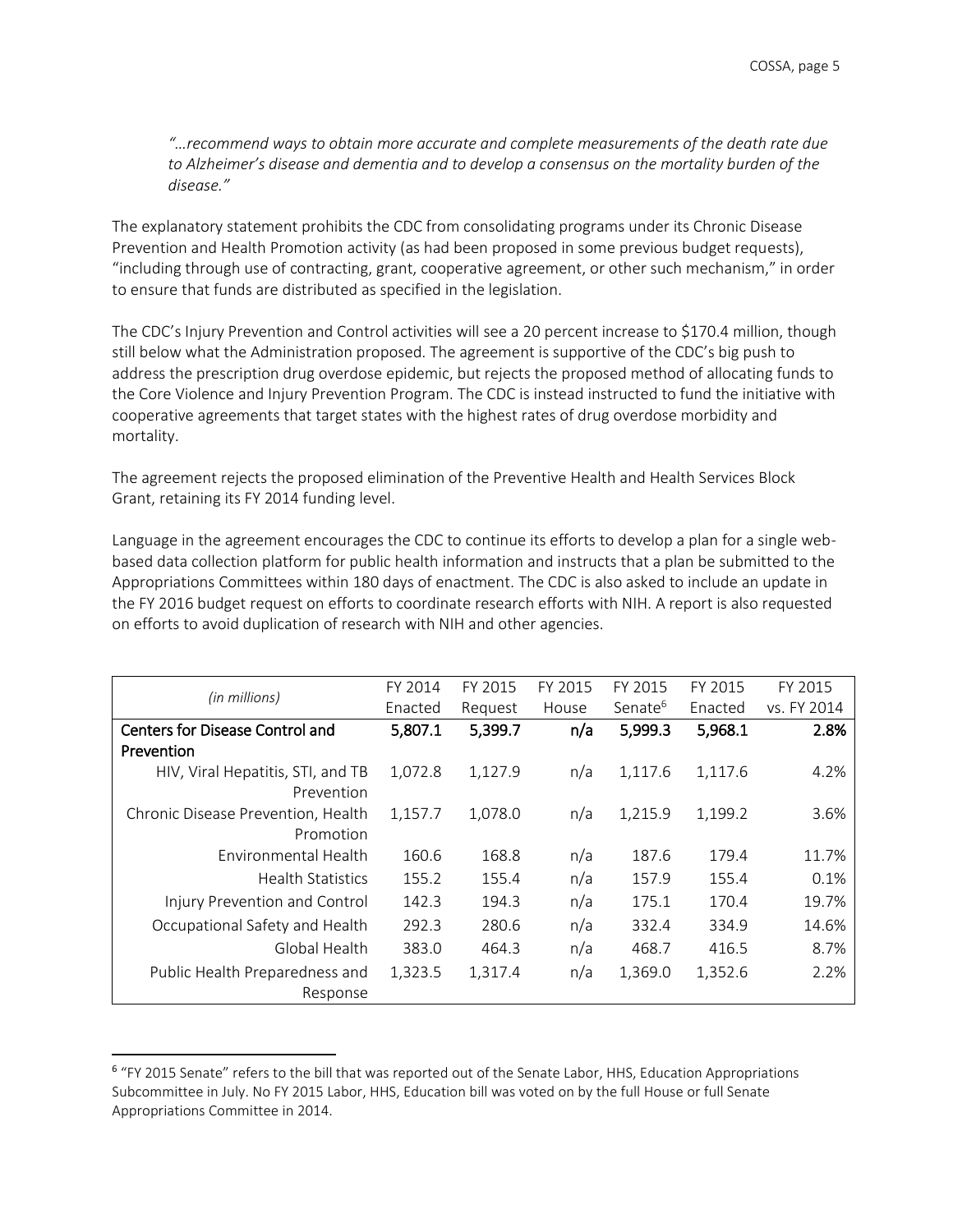| Preventive Health & Health Services | ـ60.0 | n/2<br>17 d | 160.U | 10U.U | $0.0\%$ |
|-------------------------------------|-------|-------------|-------|-------|---------|
| Block Grant                         |       |             |       |       |         |

## **Department of Agriculture**

<span id="page-5-0"></span>The agreement provides the U.S. Department of Agriculture's (USDA) Economic Research Service (ERS) with \$85.4 million for FY 2015, up 9.4 percent from FY 2014. The National Agricultural Statistics Service (NASS) will receive a seven percent bump from FY 2014, to \$172.4 million. Under the agreement, NASS receives \$47.8 million to conduct the Census of Agriculture. Within the National Institute of Food and Agriculture (NIFA), funding for State Agricultural Experiment Stations under the Hatch Act will remain steady, and the Agriculture Food and Research Initiative (AFRI), NIFA's competitive grants program, will see a slight increase, bringing its total to \$325 million.

|                                                    | FY 2014 | FY 2015 | FY 2015 | FY 2015 | FY 2015 | FY 2015     |
|----------------------------------------------------|---------|---------|---------|---------|---------|-------------|
| (in millions)                                      | Enacted | Request | House   | Senate  | Enacted | vs. FY 2014 |
| <b>Economic Research Service</b>                   | 78.1    | 83.4    | 85.8    | 85.4    | 85.4    | 9.4%        |
| <b>National Agricultural Statistics</b><br>Service | 161.2   | 179.0   | 169.4   | 178.2   | 172.4   | 7.0%        |
| National Institute of Food and<br>Agriculture      | 1,277.1 | 1,335.5 | 1,273.8 | 1,292.4 | 1,289.5 | 0.97%       |
| Hatch Act                                          | 243.7   | 243.7   | 243.7   | 243.7   | 243.7   | 0.00%       |
| Agricultural Food and Research<br>Initiative       | 316.4   | 325.0   | 325.0   | 325.0   | 325.0   | 2.7%        |

## **Department of Education**

<span id="page-5-1"></span>Within the U.S. Department of Education, the final agreement provides a total of \$573.9 million for the Institute of Education Sciences (IES), a decrease of about \$3 million or 0.5 percent below the FY 2014 level and \$63 million less than the President's request. Each budget line under IES (i.e. research, statistics, special education studies, etc.) received flat budgets with the exception of the Assessment line which was cut by 2.1 percent. The explanatory statement notes:

*"Increased [National Assessment of Educational Progress] contract costs and the 2013 sequester led to decisions in 2013 to postpone indefinitely implementation of assessments for 4th and 12th grade students in United States History, Civics and Geography… At its next meeting, the National Assessment Governing Board should consider options for implementing assessments in 4th and 12th grade United States History, Civics and Geography and schedule them to be conducted as soon as is feasible."* 

For International Education and Foreign Language Studies, the agreement includes a total of \$72.2 million, which is flat with FY 2014. This includes flat funding levels of \$65.1 million for domestic programs and \$7.1 million for overseas programs, including the Fulbright-Hays cultural exchange programs.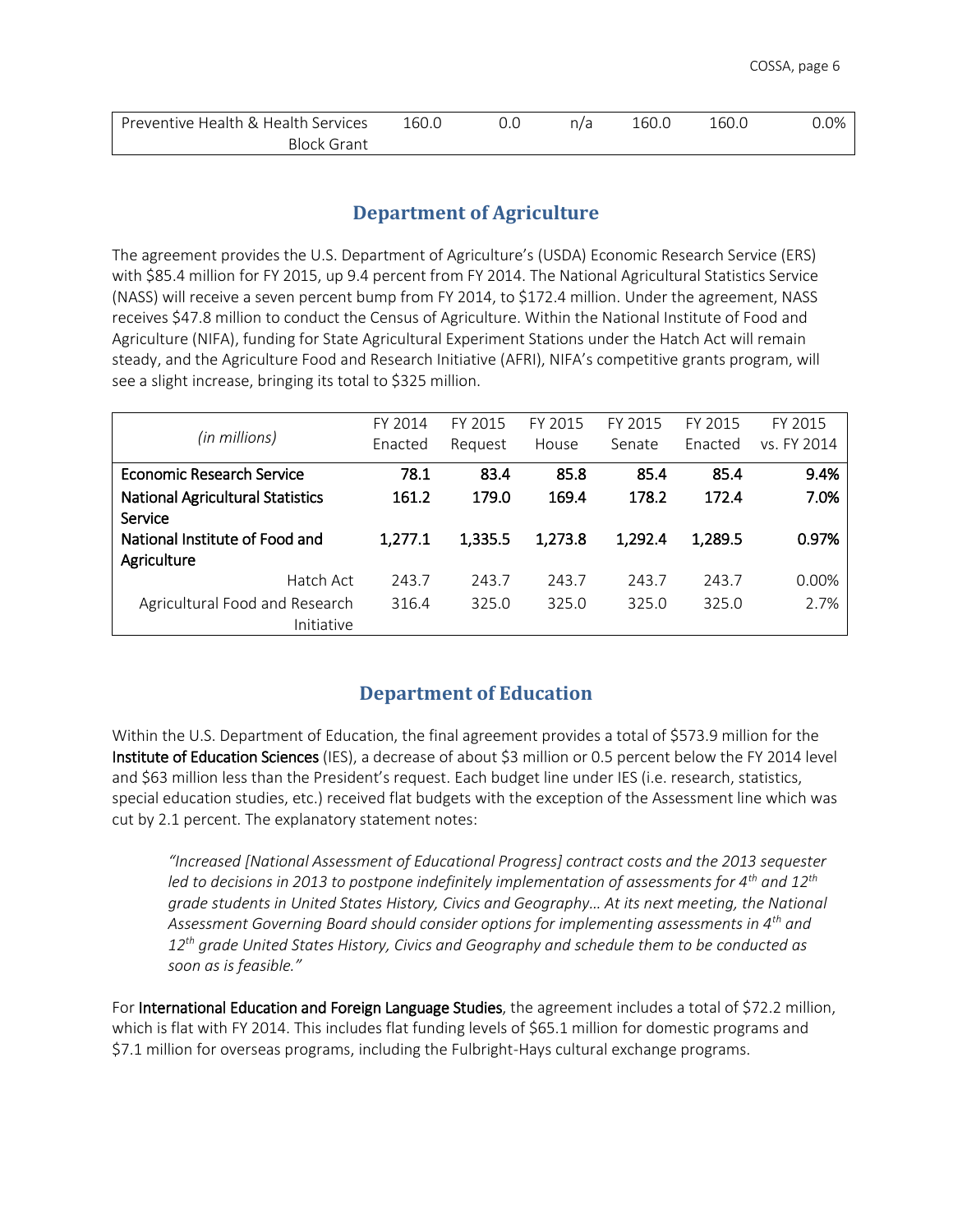Within the Fund for the Improvement of Postsecondary Education (FIPSE), the bill includes \$60 million (out of a total FIPSE budget of \$67.8 million) for the First in the World Initiative, a cut of \$15 million. The initiative provides grants to institutions of higher education "to help ensure that they have access to and implement innovative strategies and practices shown to be effective in improving college completion and making college more affordable for students and families," with priority given to applications that target strategies for low-income students. There is a \$16 million set-aside for minority serving institutions. In addition, language was included allowing up to 2.5 percent of the First in the World funds to be used for technical assistance and evaluation.

Regarding federal student aid and assistance programs, the final agreement includes \$22.5 billion for the Pell Grant program, which will maintain the maximum Pell Grant award at \$4,860. The TRIO and GEAR UP Programs, which aim to improve post-secondary education opportunities for low-income and firstgeneration college students, receive \$839.8 million (a slight increase) and \$301.6 million (flat funding), respectively.

Finally, the combined Graduate Assistance in Areas of National Need (GAANN) and Javits Fellowships programs receives a total of \$29.3 million, which is flat with FY 2014. The explanatory statement includes language similar to the Senate bill regarding GAANN and social science/humanities:

*"The agreement recognizes the important role the Jacob K. Javits Fellowship has played in encouraging scholarship in the social sciences and humanities. As the Secretary [of Education] consults with appropriate agencies and organizations to designate the fields that are considered "areas of national need," the Secretary is strongly encouraged to consider the humanities and social sciences as eligible fields and take into account the extent to which these areas fulfill a compelling national interest during the fiscal year 2015 [GAANN] grant competition."*

|                                        | FY 2014 | FY 2015 | FY 2015 | FY 2015    | FY 2015 | FY 2015     |
|----------------------------------------|---------|---------|---------|------------|---------|-------------|
| (in millions)                          | Enacted | Request | House   | Senate $7$ | Enacted | vs. FY 2014 |
| Institute of Education Sciences        | 576.9   | 637.2   | n/a     | 579.0      | 573.9   | $-0.52%$    |
| Research and Dissemination             | 179.9   | 190.3   | n/a     | 184.9      | 179.9   | 0%          |
| Regional Education Labs                | 54.4    | 54.4    | n/a     | 55.4       | 54.4    | 0%          |
| <b>Statistics (National Center for</b> | 103.1   | 122.7   | n/a     | 106.1      | 103.1   | 0%          |
| Education Statistics)                  |         |         |         |            |         |             |
| Assessment (incl. NAGB)                | 140.2   | 132.3   | n/a     | 132.3      | 137.2   | $-2.14%$    |
| Statewide Data Systems                 | 34.5    | 70.0    | n/a     | 34.5       | 34.5    | $0\%$       |
| Special Education Studies and          | 10.8    | 13.4    | n/a     | 11.8       | 10.8    | 0%          |
| Evaluations                            |         |         |         |            |         |             |
| Research in Special Education          | 54.0    | 54.0    | n/a     | 54.0       | 54.0    | 0%          |
| International Education and Foreign    | 72.2    | 76.2    | n/a     | 81.2       | 72.2    | 0%          |
| Language Studies                       |         |         |         |            |         |             |
| Domestic Programs                      | 65.1    | 69.1    | n/a     | 74.1       | 65.1    | 0%          |
| Overseas                               | 7.1     | 7.1     | n/a     | 7.1        | 7.1     | $-0.55%$    |

<sup>&</sup>lt;sup>7</sup> "FY 2015 Senate" refers to the bill that was reported out of the Senate Labor, HHS, Education Appropriations Subcommittee in July. No FY 2015 Labor, HHS, Education bill was voted on by the full House or full Senate Appropriations Committee in 2014.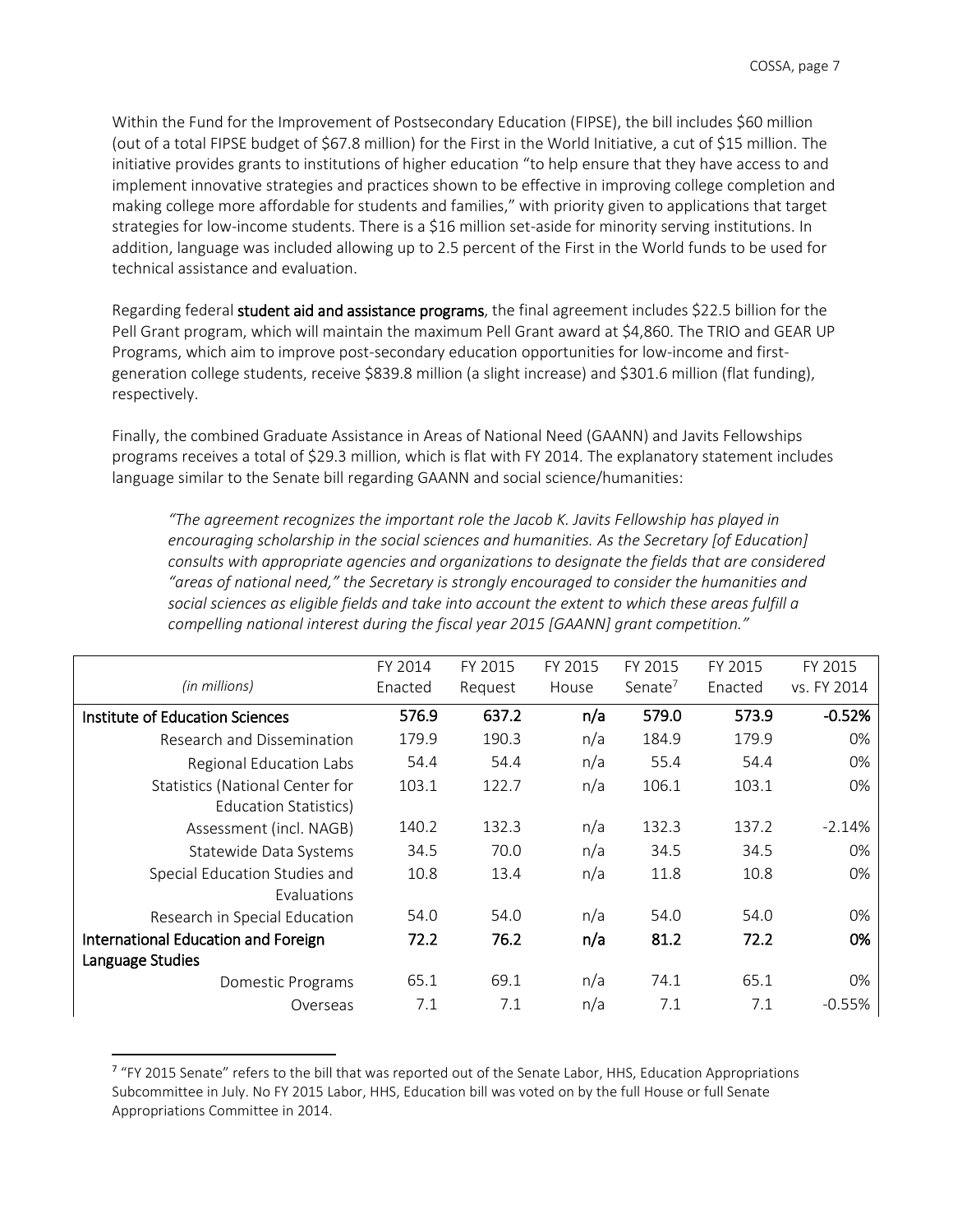| Fund for the Improvement of     | 79.4 | 175.0 | n/a | 84.8 | 67.8 | $-14.6\%$ |
|---------------------------------|------|-------|-----|------|------|-----------|
| <b>Postsecondary Education</b>  |      |       |     |      |      |           |
| Graduate Assistance in Areas of | 29.3 | 29.3  | n/a | 31.0 | 29.3 | 0%        |
| <b>National Need</b>            |      |       |     |      |      |           |

## **Department of Justice**

<span id="page-7-0"></span>The final agreement includes \$41 million for the Bureau of Justice Statistics (BJS) and \$36 million for the National Institute of Justice (NIJ) within the U.S. Department of Justice. These represent cuts in the amount of nearly 9 percent and 10 percent for BJS and NIJ respectively when compared to the FY 2014 enacted level. It is also a cut below the House and Senate proposals considered earlier in the year. It is not clear from the explanatory statement where exactly the cuts will be assessed.

The final agreement does not reference new funding for research on domestic terrorism (as proposed in the House bill) or a gun safety technology initiative (as proposed in the Senate bill).

Providing some flexibility in disbursement of the Office of Justice Program's (OJP) funding, the final bill incorporates Senate language that:

*"permits up to 3 percent of grant and reimbursement program funds made available to OJP to be used for training and technical assistance, and permits up to 2 percent of grant funds made available to that office to be used for criminal justice research, evaluation and statistics by NIJ and BJS."* 

Finally, the final agreement includes \$75 million for the Comprehensive School Safety Initiative, which is the same as the President's request, House and Senate bills, and the FY 2014 enacted level, stating that "The Department shall follow the same format for this program as in fiscal year 2014."

|                                     | FY 2014 | FY 2015 | FY 2015 | FY 2015 | FY 2015 | FY 2015     |
|-------------------------------------|---------|---------|---------|---------|---------|-------------|
| (in millions)                       | Enacted | Reauest | House   | Senate  | Enacted | vs. FY 2014 |
| <b>Bureau of Justice Statistics</b> | 45.0    | 55.4    | 47.3    | 42.0    | 41.0    | $-8.89%$    |
| National Institute of Justice       | 40.0    | 47.5    | 42.0    | 38.0    | 36.0    | $-10.0\%$   |

## **National Institutes of Health**

<span id="page-7-1"></span>The final agreement provides \$30.1 billion to the National Institutes of Health (NIH) in FY 2015. This sum represents a \$150 million increase in funding over the FY 2014 funding level. While the individual institutes and centers (ICs) received proportionate increases, the National Institute on Aging (NIA) received additional funding for its Alzheimer's disease research initiative across the agency, and several other institutes received support for their connection with the Brain Research through Application of Innovative Neurotechnologies (BRAIN) initiative. Additional funds were also provided to the National Cancer Institute (NCI) for cancer research and to the NIH Common Fund to support the recently passed *Gabriella Miller Kids First Research Act* (Kids First). See Appendix A for a breakdown of funding by IC.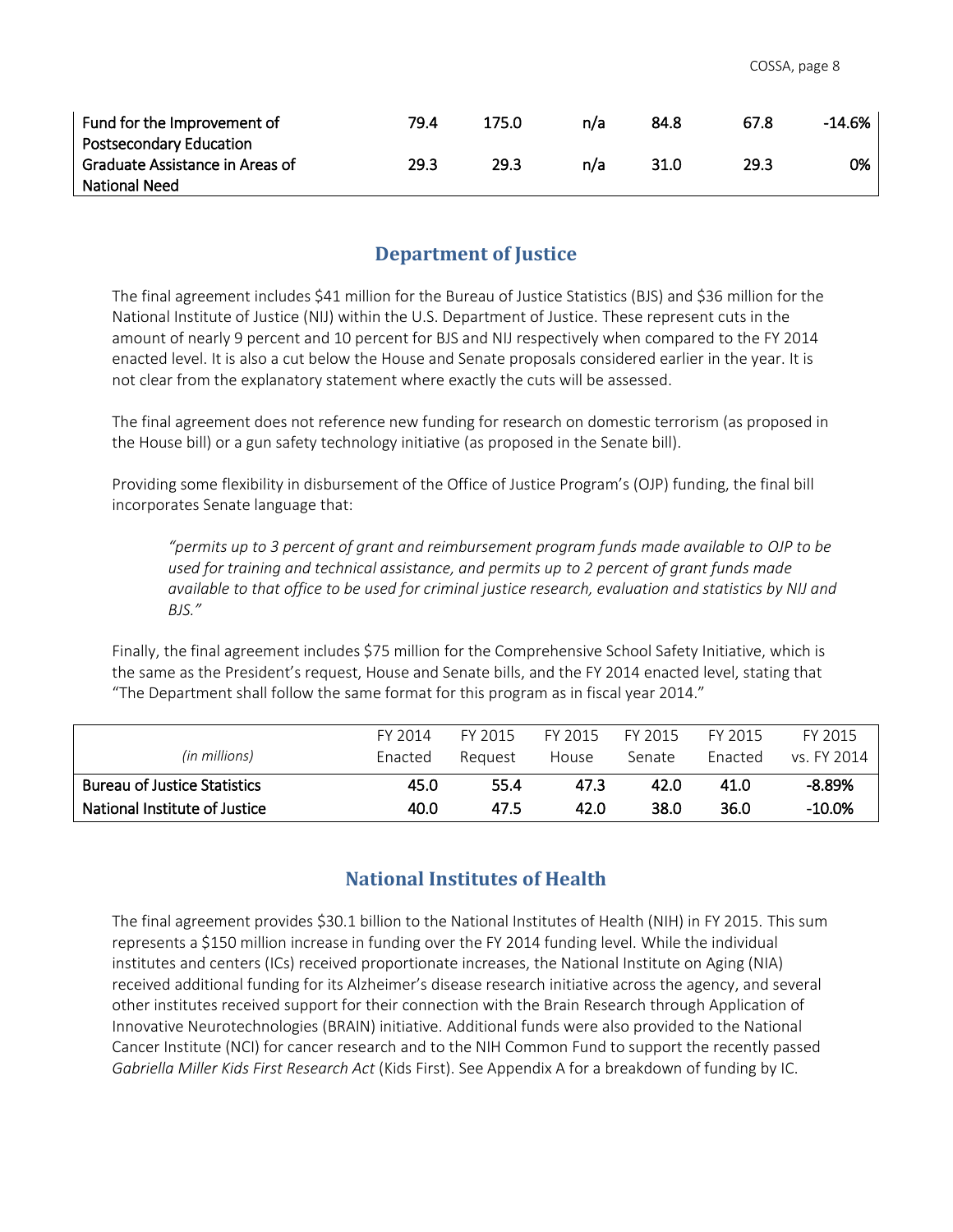Responding to the concerns by some in Congress at the loss of funds to *Public Health Service Act* (PHS) section 241 transfers (the "evaluation tap"), the final agreement reforms section 241 allocations such that the NIH, still subject to the transfer, now will receive \$715 million in return, which is more than the estimated \$700 million it will contribute to the transfer fund. An additional change now allocates the section 241 transfer fund to the National Institute of General Medical Sciences (NIGMS).

The final agreement emphasizes that the "NIH is expected to base its funding decision only on scientific opportunities and the peer review process." It notes that "in accordance with longstanding tradition," the final agreement does not direct funding to any specific disease research area. It also urges the NIH director to continue the traditional focus on basic biomedical research, further noting that basic biomedical research must remain a key component of both the intramural and extramural portfolio at the NIH.

The agreement expects NIH to promote the advancement of biomedical science in a manner that builds public trust and accountability and to conduct rigorous oversight prior to the awarding of funds to ensure that all grants are connected to the core mission and priorities of NIH. Two recent Government Accountability Office (GAO) reports [\(GAO-14-490R](http://www.gao.gov/assets/670/662722.pdf) and [GAO-14-246\)](http://www.gao.gov/assets/670/662134.pdf) are highlighted. These reports note that the NIH's "research allocation process does not significantly take into account any method related to burden of disease on the American public, such as death or prevalence rate. Accordingly, the agreement urges the agency to ensure research dollars are invested in areas in which Americans lives may be improved."

The bill continues to protect the Clinical and Translational Science Awards (CTSA) program, the Institutional Development Awards (IDeA) program, and the mission of the National Children's Study (NCS). In its report, the Senate Appropriations Committee urged the NIH to give funding to CTSAs with a history of serving health disparity populations and to give priority to applications that propose to conduct research in areas that "are characterized by geographically interspersed minority populations."

### **Institutional Development Awards (IDeA)**

The agreement notes that many institutions in the EPSCoR (Experimental Program to Stimulate Competitive Research) qualifying States that could benefit from the IDeA program are ineligible for funding. It directs the IDeA director to develop a legislative plan, including legislative language, to update eligibility criteria and specifically incorporate flexibility into the program to address EPSCoR eligibility. The agency is also directed to report to the Committees on Appropriations within 60 days of enactment.

#### **National Children's Study**

The bill language of the agreement provides \$165 million for the NCS "or research related to the Study's goals and mission, and any funds in excess of the estimated need shall be transferred to and merged with the accounts for the various Institutes and Centers to support activity related to the goals and objectives of the NCS." It further states that "NIH shall submit a spend[ing] plan on the NCS's next phase to the Committees on Appropriations of the House of Representatives and the Senate not later than 90 days after the date of enactment of this Act."

The explanatory statement notes that the NCS's goals and mission has the potential to add immeasurably to the scientific knowledge on children's health. The support of the NCS for "numerous years" by the Committees on Appropriations is also noted. Highlighting the "valuable insight" provided via the recommendations of the Institute of Medicine's (IOM) June 2014 assessment of the NCS (see [Update,](http://www.cossa.org/volume33/ChildrensStudy.pdf) [June 30, 2014\)](http://www.cossa.org/volume33/ChildrensStudy.pdf), the agreement also notes that the IOM provided a framework of recommendations and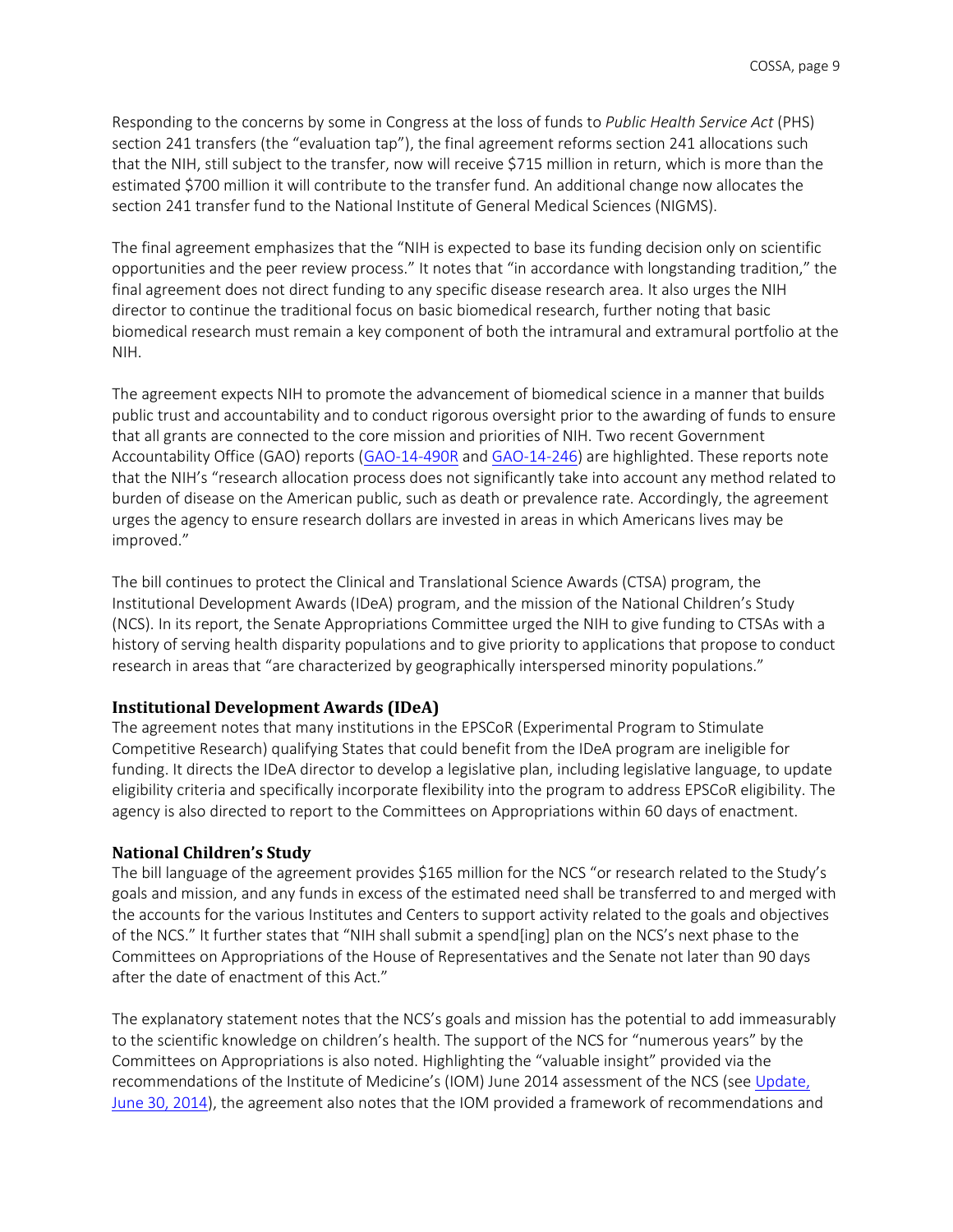concerns about the recent changes to the NCS. The NIH director is expected to use the IOM framework to "ensure the mission and goals of the NCS are realized to generate the anticipated returns from the years of tax-payer support." The agreement acknowledges the agency's ongoing workgroup that is reviewing the NCS and the workgroup's expected input to the NIH director. It is emphasized that in particular, "the NIH decision process should ensure full consideration of IOM comments prior to any changes." The director is also expected to provide the Appropriations Committees a detailed report and plan about the actions taken, decision-making process, options under consideration, and other similar structural issues identified by the IOM within 90 days of enactment of the bill.

NIH director Francis Collins appointed a working group of the Advisory Committee to Director (ACD) to examine the feasibility of the NCS "as currently outlined, especially in light of increasing and significant budget constraints." On December 12, this working group recommended—and the full ACD concurred that the NCS as currently outlined is not feasible. The Working Group recommended "that the NIH champion and support new study designs, informed by advances in technology and basic and applied research that could make the original goals of the NCS more achievable, feasible, and affordable." Collins accepted the ACD's recommendation to discontinue the current version of the NCS. He announced that the agency plans to immediately turn the operations of the NCS to the NIH Office of Disease Prevention director David Murray. He further announced that the agency will be putting together plans to determine how to expend the funds available for the NCS, with input from the external community. The working group's report is available [here.](http://acd.od.nih.gov/reports/NCS_WG_FINAL_REPORT.pdf)

#### **Common Fund**

The agreement provides \$545.6 million as a set-aside for the Common Fund within the Office of the Director (OD), including \$12.6 million to support pediatric research as described in the recently enacted Kids First legislation. NIH is expected to continue its policy of supporting Common Fund projects that are short-term, high impact awards, with no projects receiving funding for more than ten years. The agreement emphasizes that "funding is not included for research within the Common Fund specifically related to health care financing reform and insurance incentive activities related to the Affordable Care Act." It encourages NIH to continue to consider research on new treatments, diagnostics, and the impact of widespread adoption of the results of biomedical science.

The NIH director and each of the IC directors are directed by the agreement to ensure a process is in place to ensure that new scientific information reaches the public and health care providers through various Health and Human Services (HHS) outreach programs. A report is requested within 180 days of enactment of the agreement to the Committees on Appropriations of the House and Senate on how this process operates across each IC and HHS agencies, "with an eye towards reducing duplication, and improving dissemination of information."

Last year's FY 2014 spending bill requested that the NIH director initiate an Administrative Burden Workgroup that included relevant stakeholders to develop a plan to reduce the administrative burden on grantees and their organizations. Noting that the NIH has not yet chartered this workgroup, the FY 2015 agreement directs the agency to do so within 60 days of enactment and conduct the first meeting within 30 days of that date. A copy of the plan and any applicable goals or reduction targets within 180 days of enactment to the Committees on Appropriations of the House of Representatives and the Senate is requested.

The agreement includes a provision to change the name of the *National Center for Complementary and Alternative Medicine* to the *National Center for Complementary and Integrative Health*.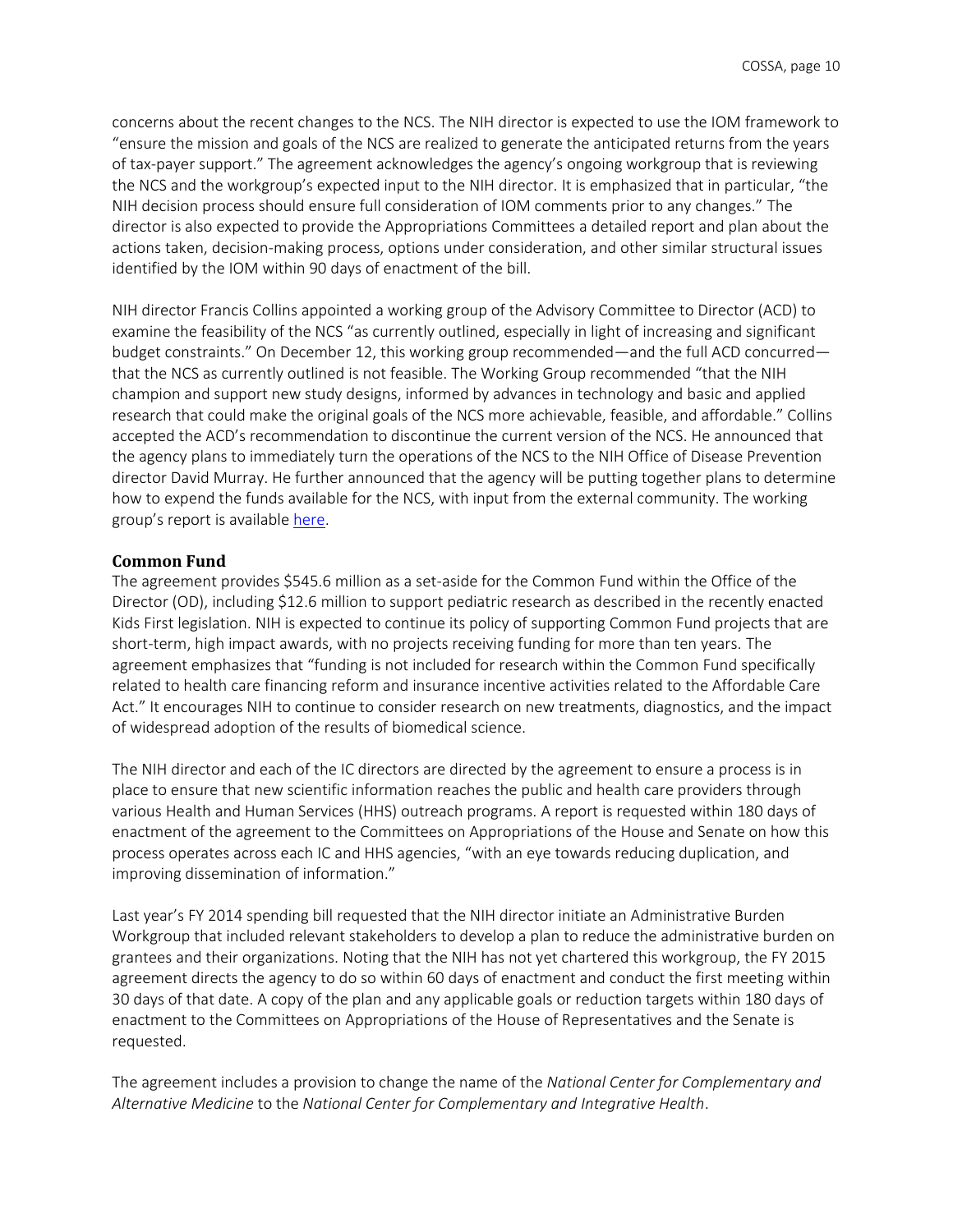### **Prioritization of Funding**

The NIH is expected "to prioritize Federal funds for medical research over outreach and education." It is also expected "to distribute grant funding in the spirit of its long-standing reputation as a meritocracy, basing eligibility requirements on the merit of the researchers' ideas and productivity, with no discriminatory review requirements, and supporting both research institutes and team-based research."

### **Big Data**

The agreement expects NIH to continue to protect the privacy of individuals who are the subject of research. It is emphasized that "as the Big Data to Knowledge Initiative (or any similar initiative) creates new methods of collecting data from research, attention must be paid to new ways of protecting the data of individuals involved." Accordingly, NIH is directed to include requirements related to privacy protections in every grant that involves human research, such as the issuance of certificates of confidentiality.

### **Blue Ribbon Commission on Scientific Standing**

The agreement directs the NIH OD to fund, in consultation with the National Science Foundation and the Department of Education, "a contract with the National Academy of Sciences to establish a Blue Ribbon Commission charged with discerning American public opinion on, understanding of, and acceptance of scientific research." The Commission is directed to "examine the present state of scientific repute in America and present recommendations for how to improve scientific literacy, education, and enhance scientific regard amongst the American public."

### **Reproducibility of Research Results**

The agreement expects NIH to stress the importance of experimental rigor and transparency of reporting of research findings in order to enhance the ability of others to replicate them. Concern regarding the inability to easily reproduce published biomedical research is noted. Accordingly, the agreement states that it expects the NIH to develop incentives for scientists to undertake confirmation studies, best practice guidelines that would facilitate the conduct of replicable research, and guidelines to encourage research transparency in the reporting of methods and findings. Additionally, NIH is expected to produce an NIH-wide policy and trans-NIH oversight to address replication concerns. An update in the FY 2016 budget request of the NIH's ongoing activities toward this effort and the annual measure and amount of resources spent or estimated each year toward this effort is also requested.

### **Enhanced NIH Reporting on Research Spending by Disease and Affected Population**

The NIH currently reports and makes available on an annual basis the amount of research spending by disease. The agreement requests that the agency include, no later than 180 days after enactment and thereafter, the number of Americans affected by each category listed in the Research, Condition, and Disease Categorization (RCDC) database, according to the CDC or another federally-sourced data file.

### **Health Disparities**

The Senate Appropriations Committee expressed disappointment with the lack of a request for an increase in funding for the National Institute on Minority Health and Health Disparities (NIMHD), noting its concern regarding the impact of budget shortfalls on the Institute's programs. The agreement notes that the principles that serve as the foundation of the National Center for Advancing Translational Science (NCATS)—public-private partnerships, community outreach, and faster access to clinical trials—have tremendous potential for addressing the long-standing diseases associated with health disparities. NIH is encouraged "to support NCATS centers with a history of serving health disparity populations so that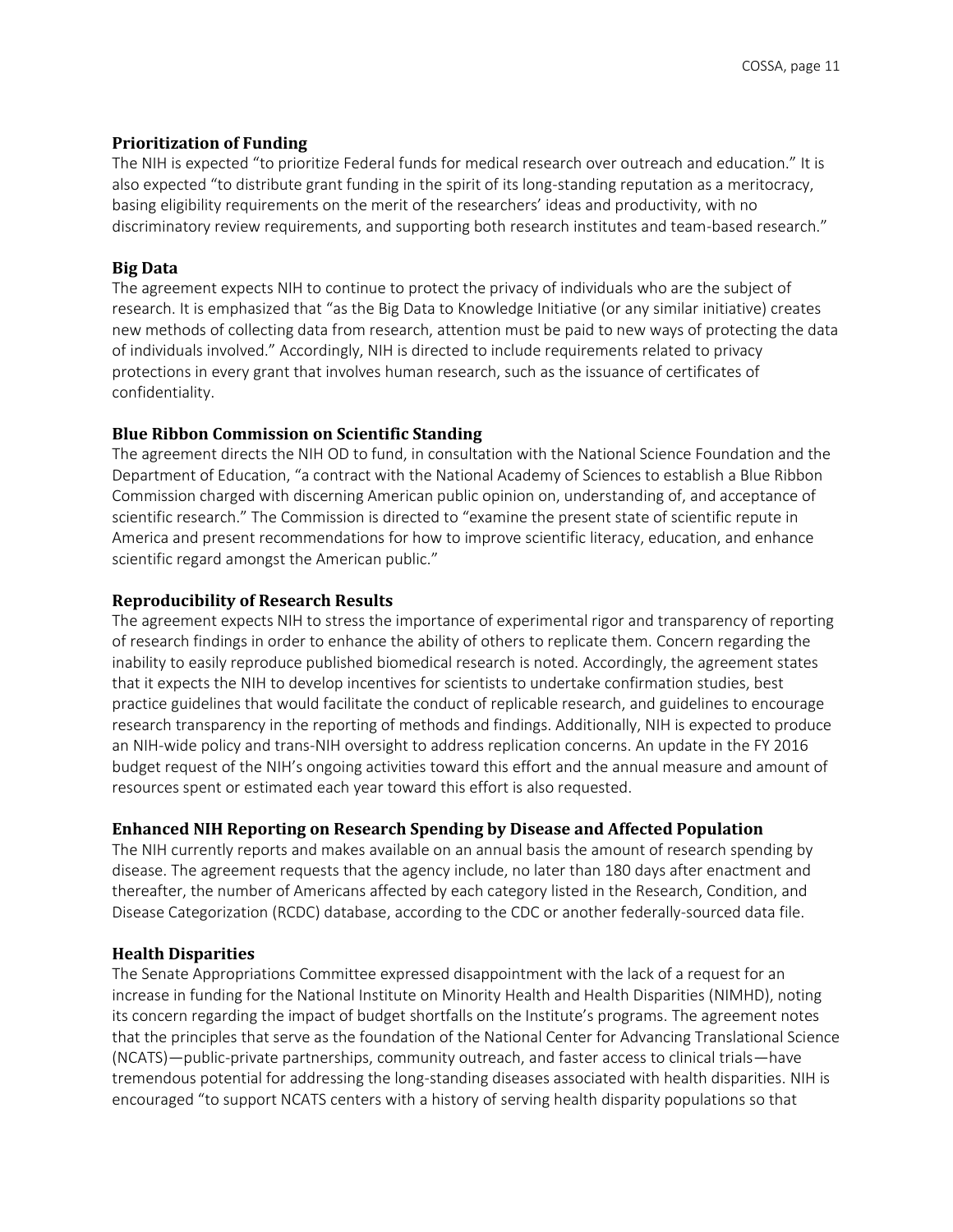research funding provided through the various institutes can be leveraged to address the higher incidences of cancer, stroke, and heart disease disproportionately suffered by minority populations."

#### **Data Availability**

The NIH is directed to submit a report that assures the Committees on Appropriations that all of the journals supported with NIH resources are consistent with a February 2013 Office of Science Technology Policy memorandum, which states that data sets used in publications supported by government grants should be made available to the public where possible. The agreement expects NIH to take immediate steps to ensure all data from NIH-supported journals are available and reproducible.

#### **NIH Workforce**

The agreement refers to a 2008 NIH workforce study that examined the state of the U.S. biomedical workforce and requests that NIH update the NIH New Investigator Projection report developed by the NIH Office of Budget, assuming level funding. It requests that the report consider the historical data, success rates of new investigators, the success rates of second R01 or first renewal applications for early stage investigators, trends in the workforce, data and actuarially sound assumptions with updates on the number of researchers who receive NIH "F" or "K" awards and go on to work in industry. In addition, it is also requested that the report survey the historical change over time of university policies that feed into the time necessary to become a principle investigator (PI) and use that data to update the PI projection model to ensure it has the correct mix of new and experienced PIs in the workforce.

#### **Commitment to New and Early Stage Investigators**

NIH's commitment to identifying and attracting new biomedical researchers is highlighted. The agreement expects the agency will continue to explore novel ways to encourage early transition to independence. The agreement notes "significant concern" that the average age at which an investigator first obtains an R01 or investigator-initiated funding from NIH remains around age 42. The agency is directed to develop a new approach that includes actionable steps designed to reduce the average age at which an investigator first obtains R01 funding. The agreement requests NIH to provide the Committees a report within 120 days of enactment on the steps it will take, measurement methods, and a senior level IC Director monitoring plan. The plan is to include an analysis of the role of the universities in this effort. Additionally, the agreement requires that future budget requests include the past ten years of actual data on the age at which an investigator obtains R01 funding and the next three years of future estimates.

The agreement recognizes that the National Institute on Drug Abuse (NIDA) is considering a new award that would blend the NIH's Pioneer and New Innovator award mechanisms. NIH is requested to provide the data used to develop this approach, the expected outcome measures for this mechanism, and annual updates on the progress related to the measures prior to any forward movement on this approach.

The agreement further encourages the NIH director to ensure that all of the NIH ICs continue to support the Pathways to Independence program, which provides new investigators with mentored grants that convert into independent research project grants. The New Innovator Awards, Pioneer Awards, and the Transformative R01 program through the NIH Common Fund receive continued support in the agreement. In addition, bill language is included to provide for specific funds authorized by the Kids First Act within the Common Fund to support the first year of the ten-year Pediatric Research Initiative.

The agreement requests that NIH review the grant success rates for early stage investigators in their first two grant submissions to consider whether the grant applications submitted by all early stage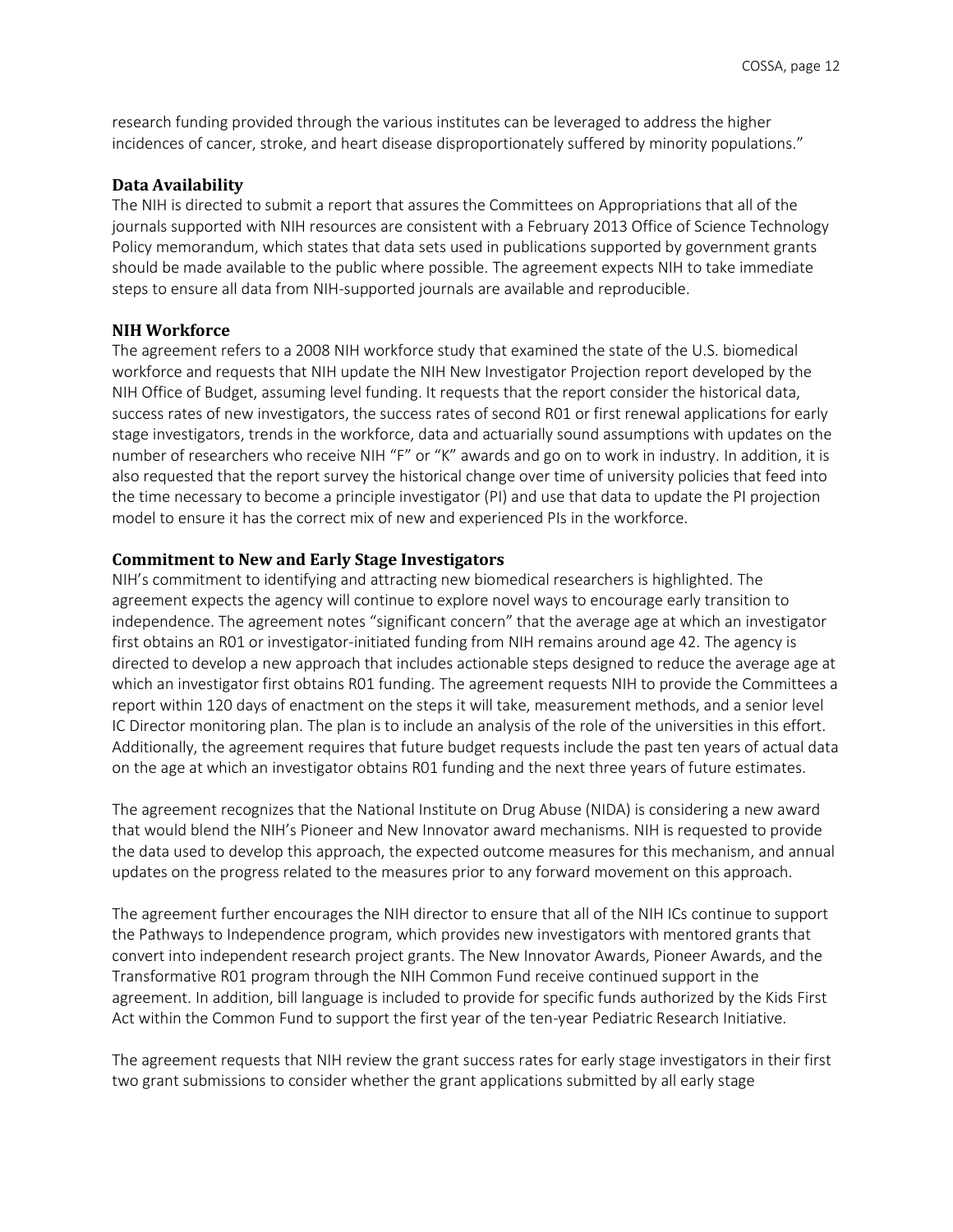investigators, regardless of whether they successfully achieved their first submission, should compete against other early stage investigators instead of all submissions.

#### **Science, Technology, Education and Mathematics (STEM)**

Responding to the President's FY 2015 budget recommendation to eliminate several NIH STEM programs as part of a government-wide consolidation of STEM education activities, the NIH is directed to continue funding these programs in FY 2015, including the NIAID (Allergy and Infectious Diseases) Science Education Awards, NIDA (Drug Abuse) Science Education Drug Abuse Partnership Award, NIEHS (Environmental Health Sciences) Short Term Education Experience for Research, and the NINDS (Neurological Disorders and Stroke) Diversity Research Education Grants in Neuroscience. The agreement provides "sufficient funding" to do so.

#### **Women's Health Research**

The agreement recognizes the 25<sup>th</sup> anniversary of the NIH's Office of Research on Women's Health. Highlighting support for the NIH's recent shift toward achieving balance between females and males in pre-clinical research, the agreement encourages the NIH to ensure that this applies to experimental modes used for basic science research and that both males and females are used to investigate diseases that affect men and women. The agency is directed to include the proportion of women and minorities as subjects in clinical research participant enrollment by trial phase and in all studies of human subjects. The NIH is also directed to report on preclinical research in terms of the proportion of studies that incorporate sex as a biological variable and of those studies which analyze data by sex as part of grant review, award, and oversight processes. This data is directed to be reported by IC.

### **National Science Foundation**

<span id="page-12-0"></span>The final agreement provides the National Science Foundation (NSF) with a total budget of \$7.34 billion, which is an increase of 2.4 percent over the FY 2014 enacted level. The negotiators appear to have split the different between the amounts included in the House bill (\$7.4 billion) and Senate bill (\$7.25 billion). Despite efforts by a select few in the House this year to single-out NSF's Social, Behavioral and Economic Sciences Directorate (SBE), the final bill does not include language cutting SBE, nor does it appropriate specific funding levels for NSF's individual science directorates, as was proposed by House Science Committee Chairman Lamar Smith in the *FIRST Act* (H.R. 4186).

It is important to note, however, that the final omnibus bill incorporates by reference report language included in the House and Senate reports earlier in the year, unless expressly changed in the bill. Therefore, language included in the House report that was released in May still stands.

The previous House report reads:

"*Any increases provided above the [President's budget] request and not otherwise specified below shall be applied to math and physical sciences; computer and information science and engineering; engineering; and biological sciences."* 

In other words, this language prohibits NSF from allocating additional funding for SBE, as well as the Directorate for Geosciences (GEO), beyond what the President specified in his budget request. However, the President's budget requested a 6 percent increase for the SBE directorate, so it remains to be seen if this language will have any adverse effect on the directorate.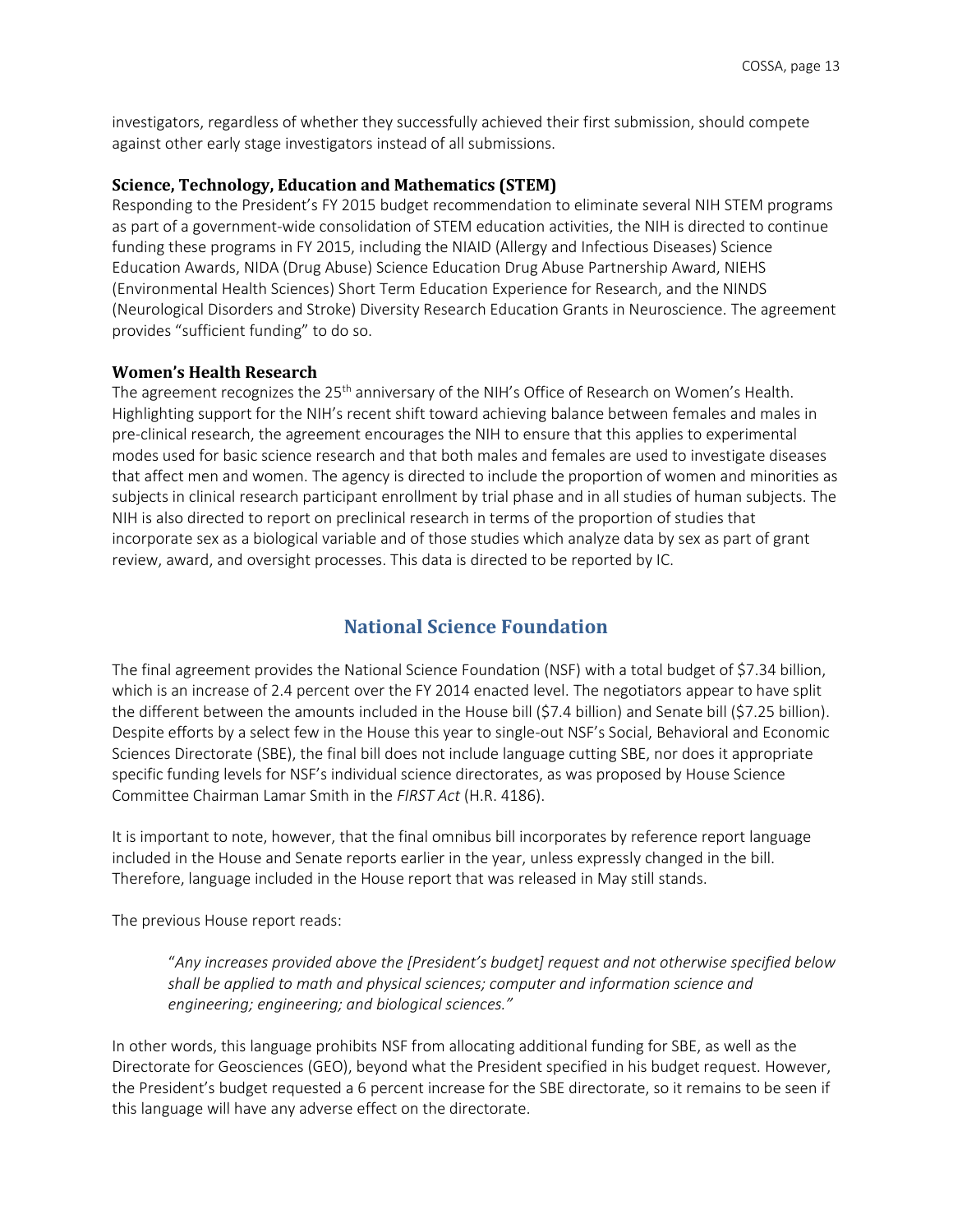In addition, the House report continues:

*"Social, Behavioral and Economic (SBE) Sciences.—Longstanding congressional concerns persist about the merit of activities funded through NSF's SBE Directorate. In order to address these concerns, NSF must ensure that SBE awards are consistent with NSF's scientific quality standards and aligned to national interests. The Committee recognizes the intrinsic value in SBE sciences and the direct responsiveness of SBE activities to Committee priorities, including studies on the effects of youth exposure to media violence and the collection of data for STEM education indicators."* 

The final bill includes \$866 million for the Education and Human Resources Directorate (EHR), an increase of 2.3 percent. The explanatory statement accompanying the bill adds:

*"Broadening participation programs.—Within existing funding for these programs, the agreement includes up to \$3,000,000 to create effective models of intervention to nurture students in STEM subjects from K-12 through undergraduate studies, as described in the Senate report."*

|                                    | FY 2014 | FY 2015 | FY 2015 | FY 2015 | FY 2015 | FY 2015     |
|------------------------------------|---------|---------|---------|---------|---------|-------------|
| (in millions)                      | Enacted | Reauest | House   | Senate  | Enacted | vs. FY 2014 |
| <b>National Science Foundation</b> | 7,171.9 | 7.255.0 | 7,409.6 | 7.255.0 | 7,344.2 | 2.4%        |
| Research and Related Activities    | 5.808.9 | 5.807.5 | 5.978.6 | 5.838.7 | 5.933.6 | 2.15%       |
| Education and Human Resources      | 846.5   | 889.8   | 876.0   | 889.8   | 866.0   | 2.3%        |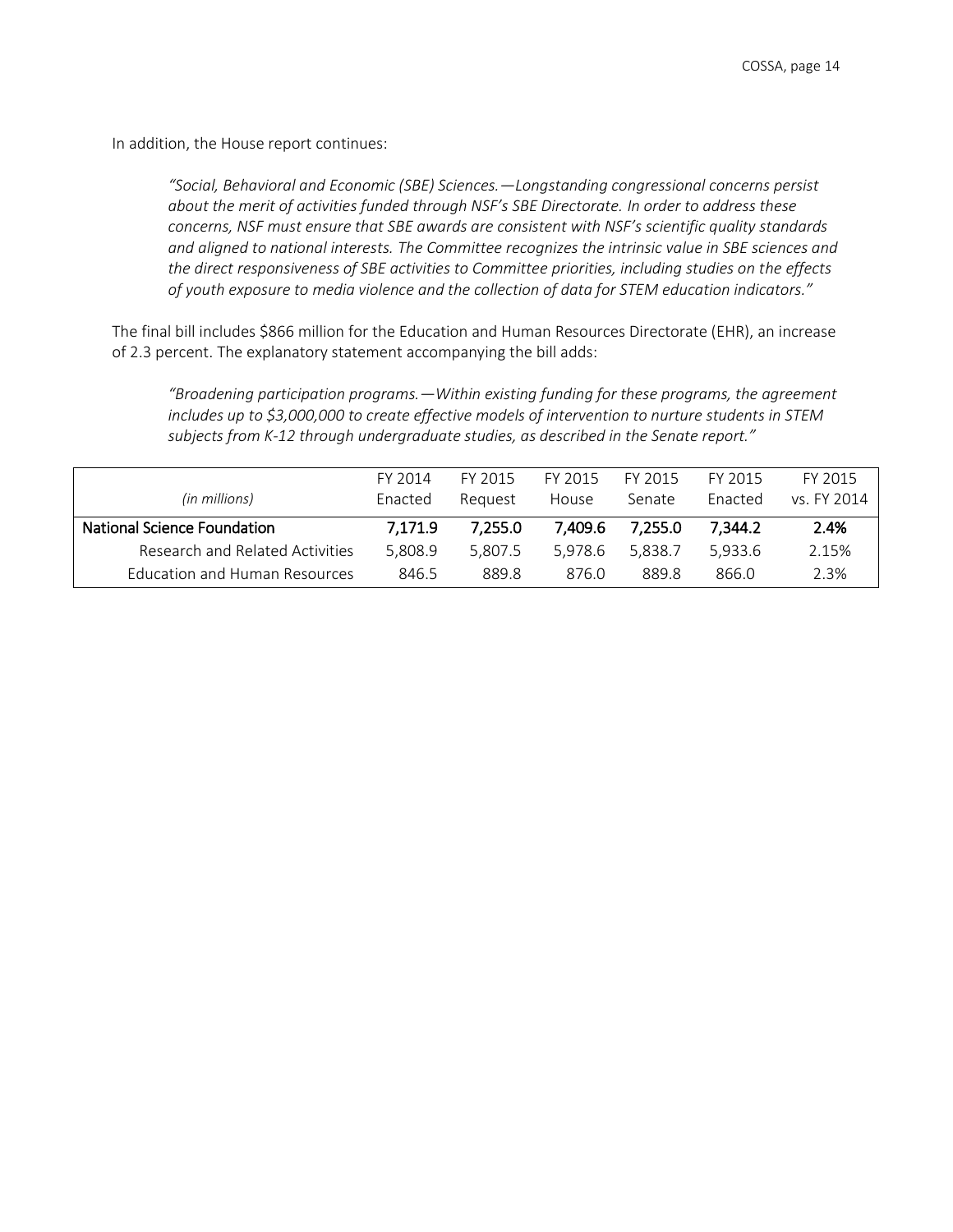# **Appendix A: NIH Funding by Institute and Center**

<span id="page-14-0"></span>

|                                                                                                                                         | FY 2014  | FY 2015  | FY 2015 | FY 2015             | FY 2015  | FY 2015     |
|-----------------------------------------------------------------------------------------------------------------------------------------|----------|----------|---------|---------------------|----------|-------------|
| (in millions)                                                                                                                           | Enacted  | Request  | House   | Senate <sup>8</sup> | Enacted  | vs. FY 2014 |
| National Institutes of Health Total                                                                                                     | 29,934.3 | 30,134.3 | n/a     | 30,459.2            | 30,084.3 | 0.50%       |
| John E. Fogarty International Center for                                                                                                | 67.5     | 67.8     | n/a     | 68.3                | 67.8     | 0.44%       |
| Advanced Study in the Health Sciences                                                                                                   |          |          |         |                     |          |             |
| National Cancer Institute                                                                                                               | 4,923.2  | 4,930.7  | n/a     | 5,003.9             | 4,950.4  | 0.55%       |
| National Center for Advancing Translational<br>Sciences                                                                                 | 633.3    | 657.5    | n/a     | 651.5               | 635.2    | 0.30%       |
| National Center for Complementary and<br>Integrative Health<br>(formerly National Center for Complementary and<br>Alternative Medicine) | 124.3    | 124.5    | n/a     | 125.8               | 124.7    | 0.32%       |
| National Eye Institute                                                                                                                  | 682.1    | 675.2    | n/a     | 683.3               | 684.2    | 0.31%       |
| National Heart, Lung, and Blood Institute                                                                                               | 2,988.6  | 2,987.7  | n/a     | 3,022.8             | 2,997.9  | 0.31%       |
| National Human Genome Research Institute                                                                                                | 497.8    | 498.5    | n/a     | 503.8               | 499.4    | 0.32%       |
| National Institute on Aging                                                                                                             | 1,171.0  | 1,170.9  | n/a     | 1,267.9             | 1,199.5  | 2.43%       |
| National Institute on Alcohol Abuse and                                                                                                 | 446.0    | 446.0    | n/a     | 451.4               | 444.7    | $-0.29%$    |
| Alcoholism                                                                                                                              |          |          |         |                     |          |             |
| National Institute of Allergy and Infectious<br><b>Diseases</b>                                                                         | 4,358.8  | 4,423.4  | n/a     | 4,451.7             | 4,358.8  | 0.00%       |
| National Institute of Arthritis and                                                                                                     | 520.1    | 520.2    | n/a     | 526.3               | 521.7    | 0.31%       |
| Musculoskeletal and Skin Diseases<br>National Institute of Biomedical Imaging and<br>Bioengineering                                     | 329.2    | 328.5    | n/a     | 332.7               | 330.2    | 0.30%       |
| Eunice Kennedy Shriver National Institute of<br>Child Health and Human Development                                                      | 1,282.6  | 1,283.5  | n/a     | 1,298.0             | 1,286.6  | 0.31%       |
| National Institute on Deafness and Other<br><b>Communication Disorders</b>                                                              | 404.0    | 403.9    | n/a     | 408.9               | 405.3    | 0.32%       |
| National Institute of Dental and Craniofacial<br>Research                                                                               | 398.7    | 397.1    | n/a     | 402.4               | 399.9    | 0.30%       |
| National Institute of Diabetes and Digestive and<br><b>Kidney Diseases</b>                                                              | 1,744.3  | 1,743.3  | n/a     | 1,765.3             | 1,749.7  | 0.31%       |
| National Institute on Drug Abuse                                                                                                        | 1,025.4  | 1,023.3  | n/a     | 1,036.6             | 1,028.6  | 0.31%       |
| National Institute of Environmental Health                                                                                              | 665.4    | 665.1    | n/a     | 673.5               | 667.5    | 0.32%       |
| Sciences                                                                                                                                |          |          |         |                     |          |             |
| National Institute of General Medical Sciences                                                                                          | 2,364.1  | 2,368.9  | n/a     | 2,403.9             | 2,371.5  | 0.31%       |
| National Institute of Mental Health                                                                                                     | 1,446.2  | 1,440.1  | n/a     | 1,440.1             | 1,463.0  | 1.16%       |
| National Institute on Minority Health and Health<br>Disparities                                                                         | 266.3    | 267.9    | n/a     | 271.6               | 269.2    | 1.09%       |

 8 "FY 2015 Senate" refers to the bill that was reported out of the Senate Labor, HHS, Education Appropriations Subcommittee in July. No FY 2015 Labor, HHS, Education bill was voted on by the full House or full Senate Appropriations Committee in 2014.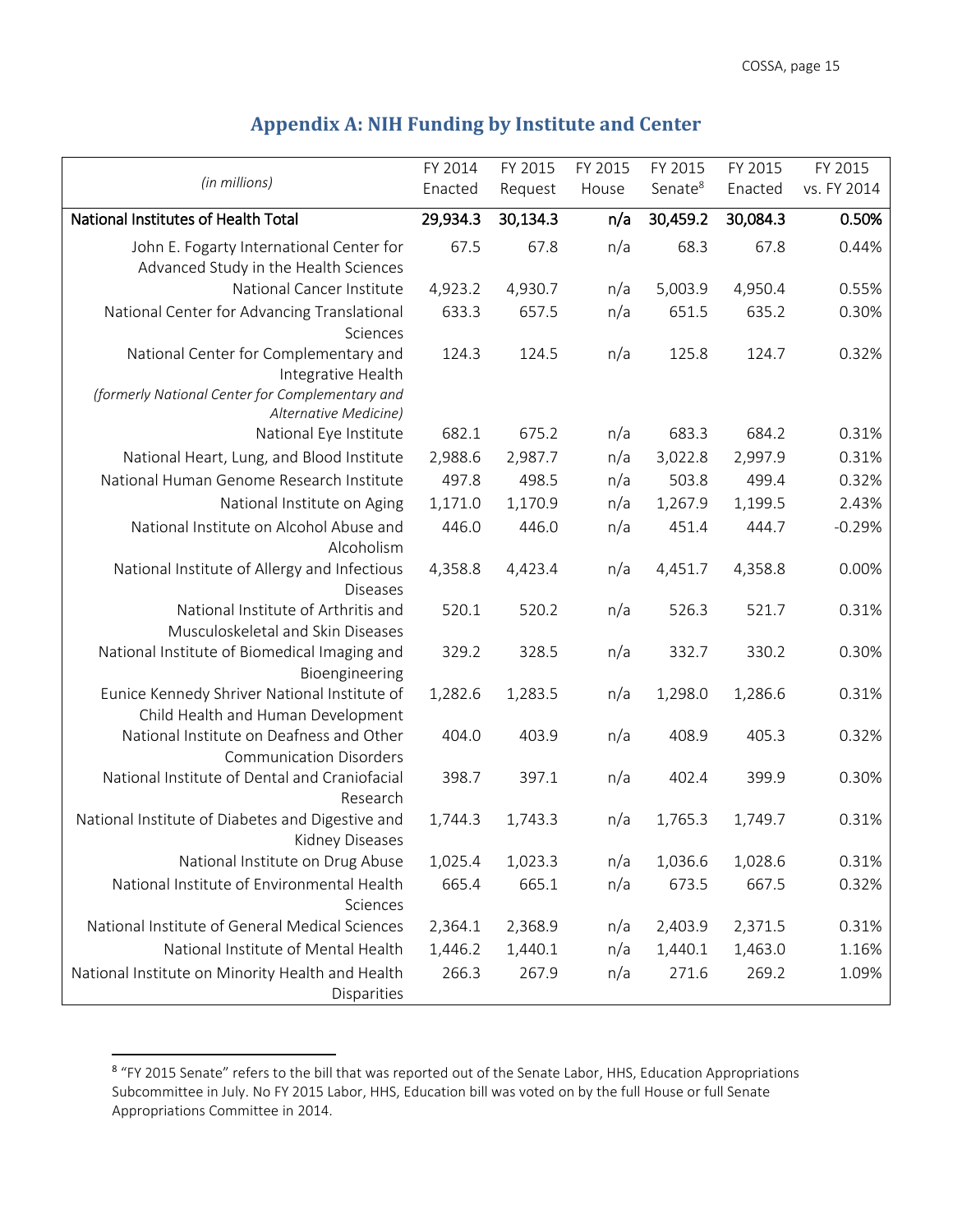| National Institute of Neurological Disorders and | 1.587.9 | 1.608.5 | n/a | 1.608.8 | 1.605.2 | 1.09% |
|--------------------------------------------------|---------|---------|-----|---------|---------|-------|
| Stroke                                           |         |         |     |         |         |       |
| National Institute of Nursing Research           | 140.5   | 140.5   | n/a | 142.2   | 140.9   | 0.28% |
| National Library of Medicine                     | 335.9   | 372.9   | n/a | 340.4   | 336.9   | 0.30% |